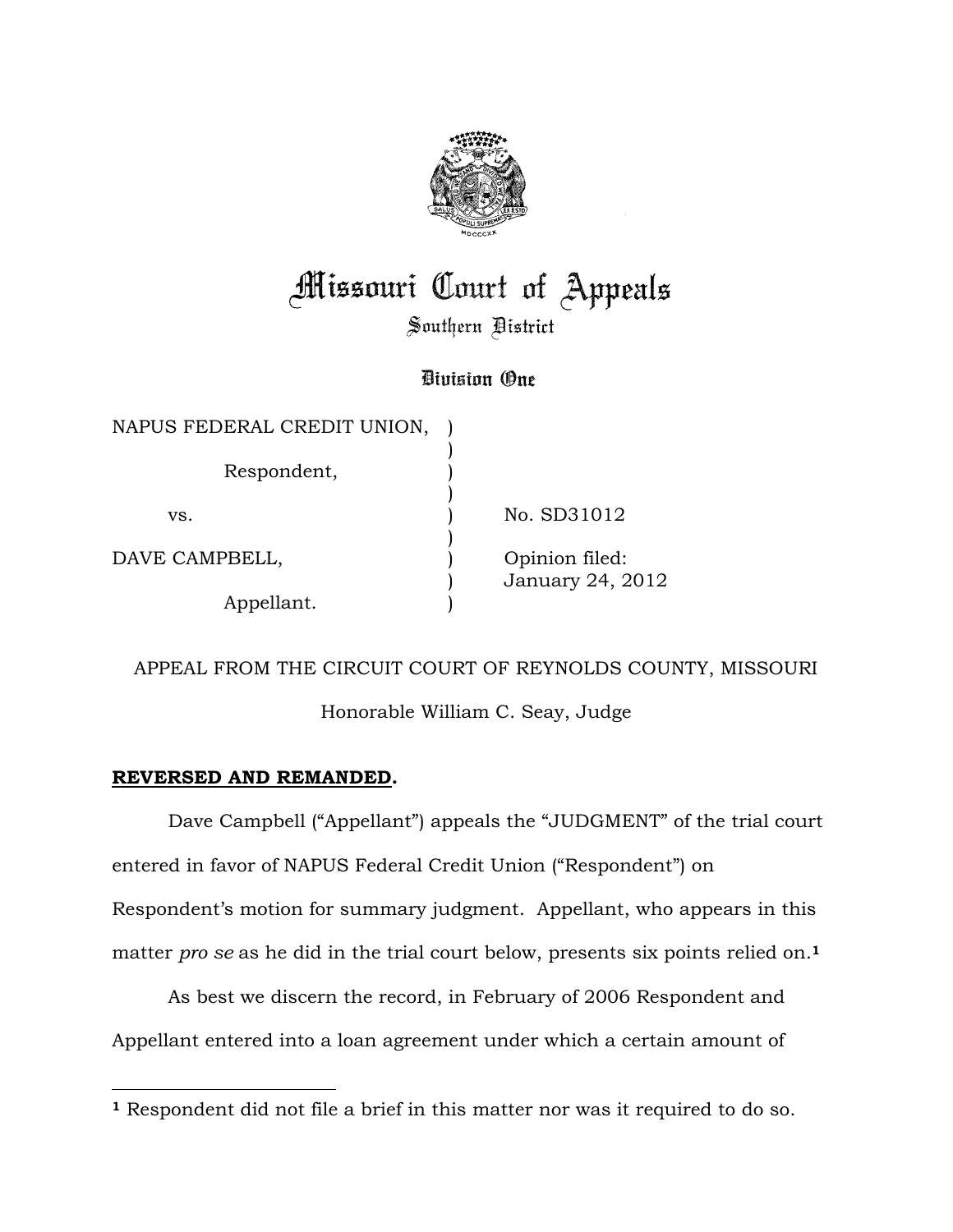money was advanced to Appellant and Appellant promised to make payments on the outstanding balance owed. On February 1, 2010, Respondent filed its "FIRST AMENDED PETITION" wherein it alleged a claim for breach of contract against Appellant for failing to make payments on the loan agreement, a claim for "Money Had and Received" for appreciating the benefits of Respondent's money without repaying the sums owed, and a claim for unjust enrichment. Appellant responded to this amended petition by denying all of the claims set out by Respondent and asserting the affirmative defense of "[l]ack of capacity to sue." Appellant filed a "RE[S]PONSE TO [RESPONDENT'S] AMENDED PETITION" on March 22, 2010, in which he asserted a single affirmative defense. With leave of court, Appellant then filed a "FURTHER REPLY & COUNTERCLAIM" on May 14, 2010, in which he asserted affirmative defenses of "[p]rotection from the [Truth in Lending Act ("TILA")];" "[r]ule of [r]escision;" "[p]rotection from the Fair Debt Collection Practices Act;" and violation of the Fair Debt Collection Practices Act. He also asserted counterclaims involving the filing of a "[t]ortious [l]awsuit;" violations of TILA; defamation; "[b]reach of [p]eace;" "[p]ublic [d]isclosure of [p]rivate [f]acts;" "[i]ntrusion [u]pon [s]eclusion;" "[i]ntentional [i]nfliction [o]f [e]motional [d]istress;" [f]alse [l]ight [i]nvasion [o]f [p]rivacy;" "[m]isrepresentation/[f]raud & [c]ollusion;" and "[c]ivil [c]onspiracy."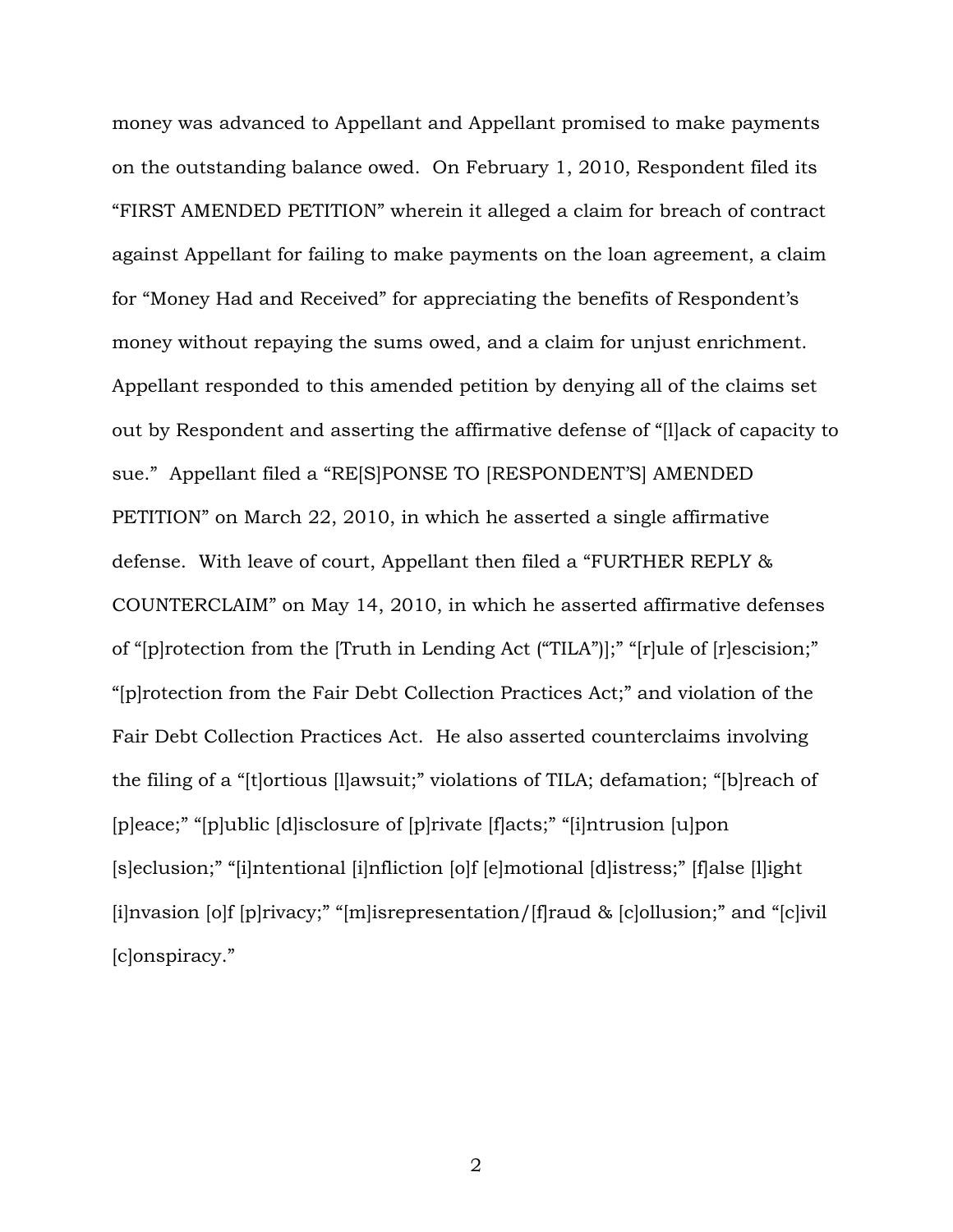The state trial court docket sheet sets out that on July 8, 2010, Appellant filed a notice of removal of the lawsuit to federal court.**<sup>2</sup>** The following day, on July 9, 2010, Respondent filed its Motion for Summary Judgment, its memorandum in Support of Motion for Summary Judgment and its Statement of Undisputed Material Fact with the state trial court. On October 14, 2010, the trial court held a hearing on and at the close of the hearing the matters at issue were taken under advisement by the trial court. On November 10, 2010, another hearing was held at which the trial court granted Respondent's motions for summary judgment together with sanctions and denied all other motions. This appeal by Appellant followed.

It has long been the rule that summary judgment can only be granted if there is no genuine issue of material fact and the moving party is entitled to judgment as a matter of law. Rule 74.04(c)(6); *Hitchcock v. New Prime, Inc.*, 202 S.W.3d 697, 699 (Mo.App. 2006). Appellate review of the denial of a motion for summary judgment is de novo. *Wilson v. Rhodes*, 258 S.W.3d 873, 875 (Mo.App. 2008). Appellate review is based upon the record submitted to the trial court. *Sexton v. Omaha Prop. and Cas. Ins. Co.*, 231 S.W.3d 844, 845 (Mo.App. 2007). That record is viewed in the light most favorable to the party against whom judgment was entered, and the nonmoving party is accorded the benefit of all inferences which may reasonably be drawn from the  $\overline{a}$ 

**<sup>2</sup>** A copy of this document does not appear in the legal file. It is Appellant's duty to prepare the legal file in this matter and to provide this Court with all of the documentation necessary to determine all issues. Rule 81.12.

All rule references are to Missouri Court Rules (2011).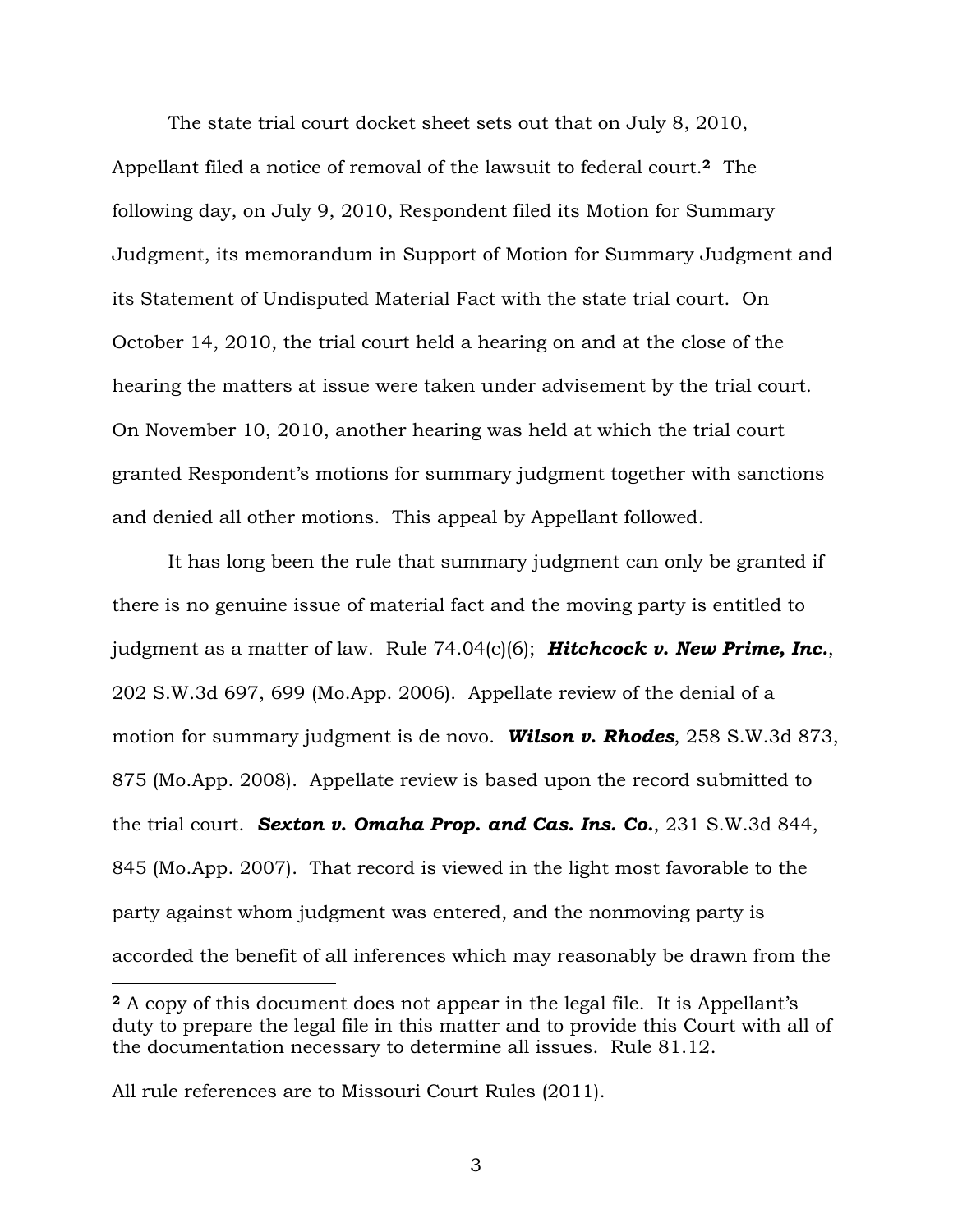record. *ITT Comm. Fin. Corp. v. Mid-Am. Marine Supply Corp.*, 854 S.W.2d 371, 376 (Mo. banc 1993). In that summary judgment is "'an extreme and drastic remedy. . . ,'" we exercise great caution in affirming it because the procedure cuts off the opposing party's day in court. *Id.* at 377 (quoting *Cooper v. Finke*, 376 S.W.2d 225, 229 (Mo. 1964)). "A movant's right to judgment as a matter of law differs significantly depending upon whether that movant is a 'claimant' or a 'defending party.'" *ITT*, 854 S.W.2d at 381. "'A 'claimant' is one who seeks 'to recover upon a claim, counterclaim, or crossclaim or to obtain a declaratory judgment.'" *Ameristar Jet Charter, Inc. v. Dodson Int'l. Parts, Inc.*, 155 S.W.3d 50, 58 (Mo. banc 2005) (quoting Rule 74.04(a)). "A 'claimant' must establish that there is no genuine dispute as to those material facts upon which the 'claimant' would have had the burden of persuasion at trial." *ITT*, 854 S.W.2d at 381. Respondent is the claimant in the present matter.

Further, where the non-movant has properly pled an affirmative defense, the movant's right to summary judgment depends just as much on the nonviability of that affirmative defense as it does on the viability of the movant's own claims. *Id.* "A claimant moving for summary judgment in the face of an affirmative defense must also establish that the affirmative defense fails as a matter of law." *Rustco Products Co. v. Food Corn, Inc.*, 925 S.W.2d 917, 924 (Mo.App. 1996). The claimant is required to "show, beyond any genuine dispute, the nonexistence of some fact essential to the affirmative defense put forward by the non-moving party or that the defense is legally insufficient."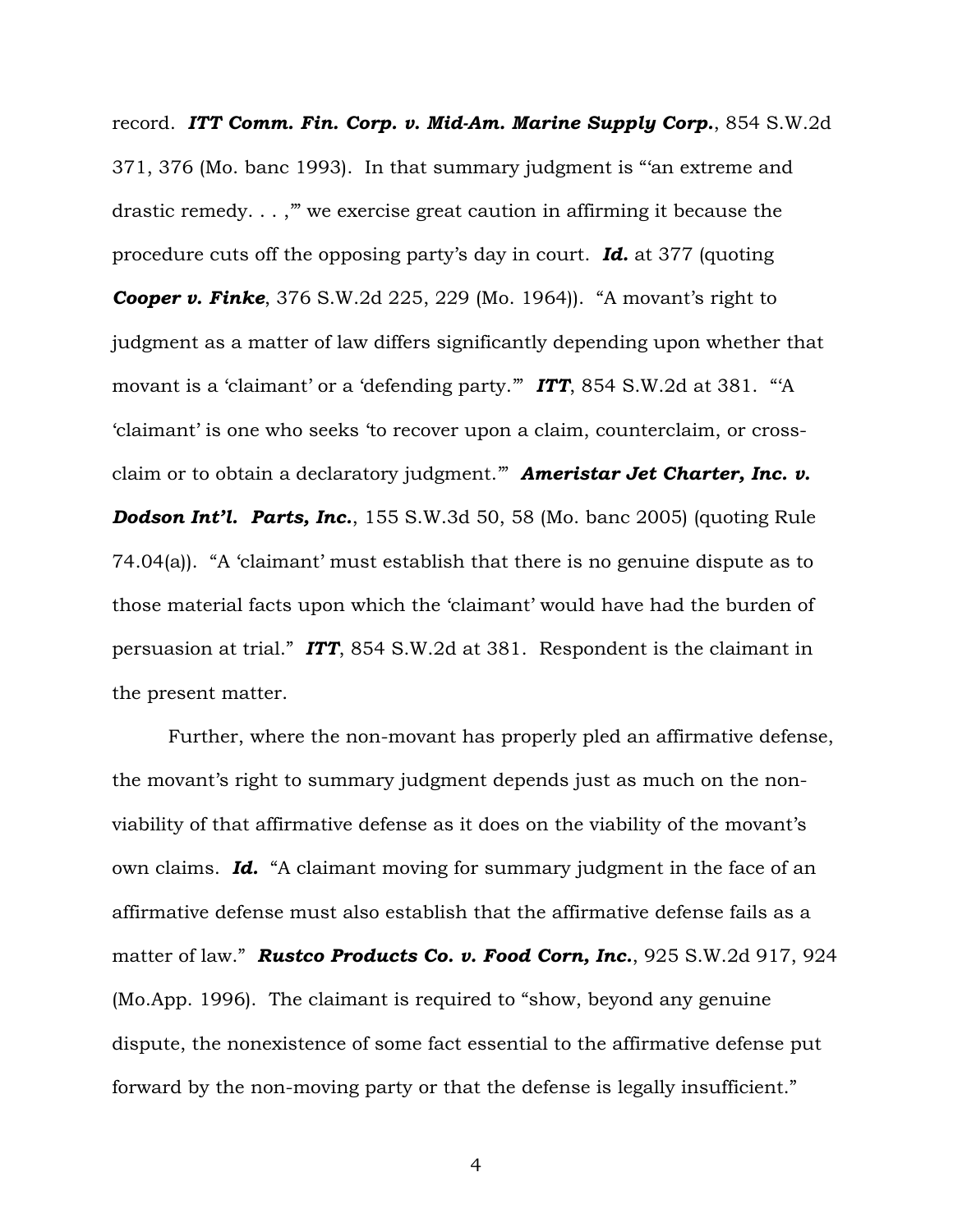*ITT*, 854 S.W.2d at 383. It does not matter that the non-movant will bear the burden on this issue at trial:

a claimant moving for summary judgment in the face of an affirmative defense must also establish that the affirmative defense fails as a matter of law. Unlike the burden of establishing all of the facts necessary to his claim, however, the claimant may defeat an affirmative defense by establishing that any one of the facts necessary to support the defense is absent. At this stage of the proceeding, the analysis centers on Rule 74.04(c); it is irrelevant what the non-movant has or has not said or done.

Id. "Summary judgment permits the 'claimant' to avoid trial; in order to do so, the claimant must meet the burden imposed by Rule 74.04(c) by showing a right to judgment as a matter of law." *Id.*

 Here, there are genuine issues of material facts relating to the affirmative defenses and counterclaims set out in Appellant's pleadings. While Respondent's summary judgment motion clearly discussed the three claims that it was asserting in its amended petition, it did not address any of the four affirmative defenses set out by Appellant nor did it address the nine counterclaims espoused by Appellant. For example, Appellant's "FURTHER REPLY & COUNTERCLAIM" clearly set forth as an affirmative defense the assertion that Respondent violated the TILA. In support of that declaration Appellant stated that "[a f]inal [TILA] [d]isclosure was not provided to [Appellant] for the loan subject to this litigation;" [a] final settlement statement was not provided to [Appellant] for the loan subject to this litigation;" and "[a] [r]ight to [c]ancel [n]otice was not provided to [Appellant] for the loan subject to this litigation." This affirmative defense and the facts set out in support of it was not discussed in Respondent's motion for summary judgment nor was it